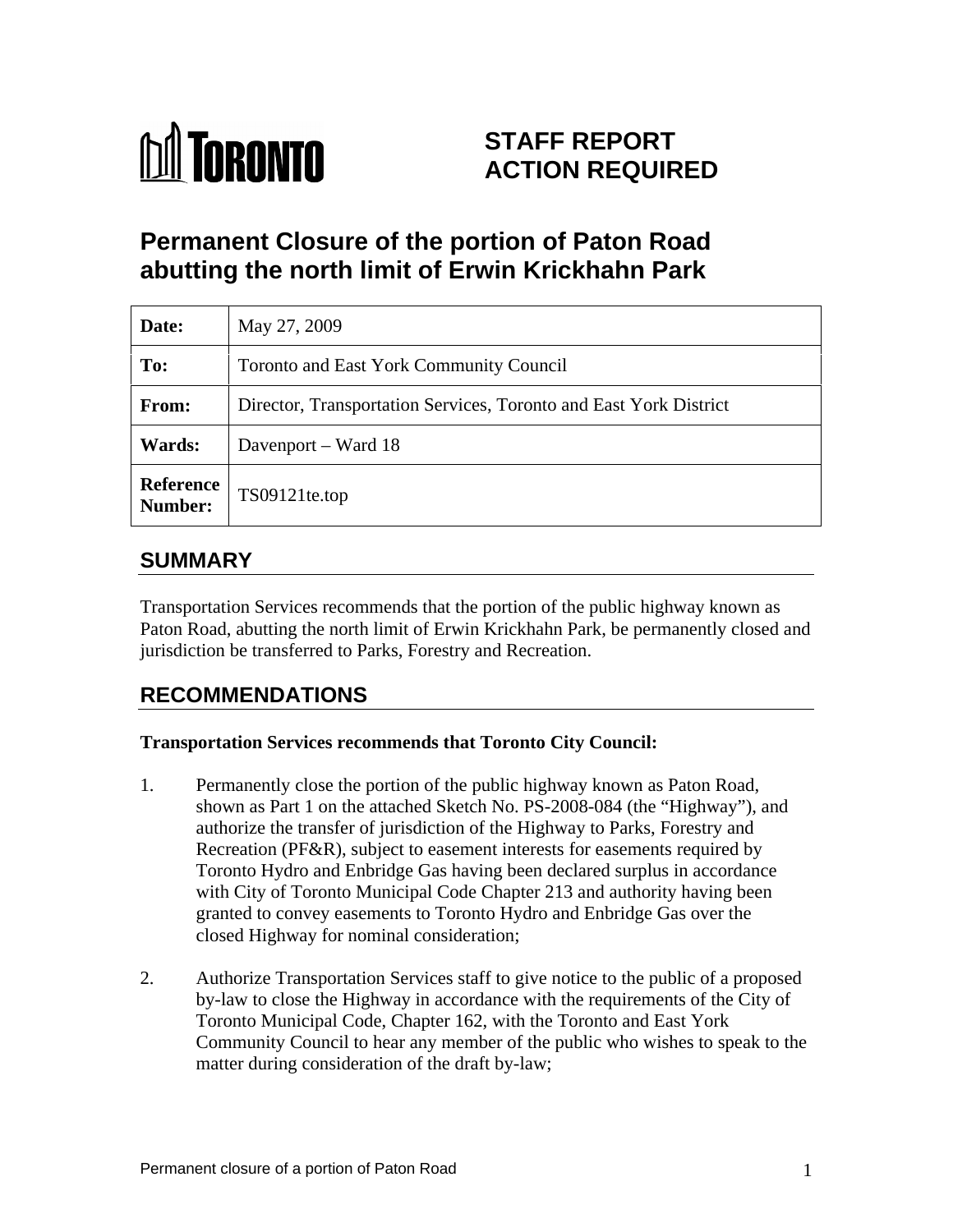3. Authorize Transportation Services staff to advise the public of the proposed closure of the Highway prior to implementation, in accordance with the requirements of the Municipal Class Environmental Assessment for Schedule "A+ " activities, by posting notice of the proposed closure on the notice page of the City's Web site for at least five working days prior to the Toronto and East York Community Council meeting at which the proposed by-law to close the Highway will be considered; and

#### **Financial Impact**

The following costs will be incurred by Transportation Services in order to prepare the Highway for transfer PF&R purposes.

Environmental testing is required as the use of the land will change from public highway to parkland.

The required environmental testing is expected to be completed by June, 2009. The findings of the testing will be compiled into a report that is expected to take approximately three weeks to complete. Any remediation identified as a result of this testing will be the responsibility of PR&R.

### **ISSUE BACKGROUND**

Councillor Adam Giambrone requested that the Highway be permanently closed and jurisdiction be transferred to PF&R for the development of a community garden to enhance the existing Erwin Krikhahn Park.

### **COMMENTS**

Transportation Services has carried out an internal review of this proposal and has determined that the Highway can be permanently closed and jurisdiction be transferred to PF&R.